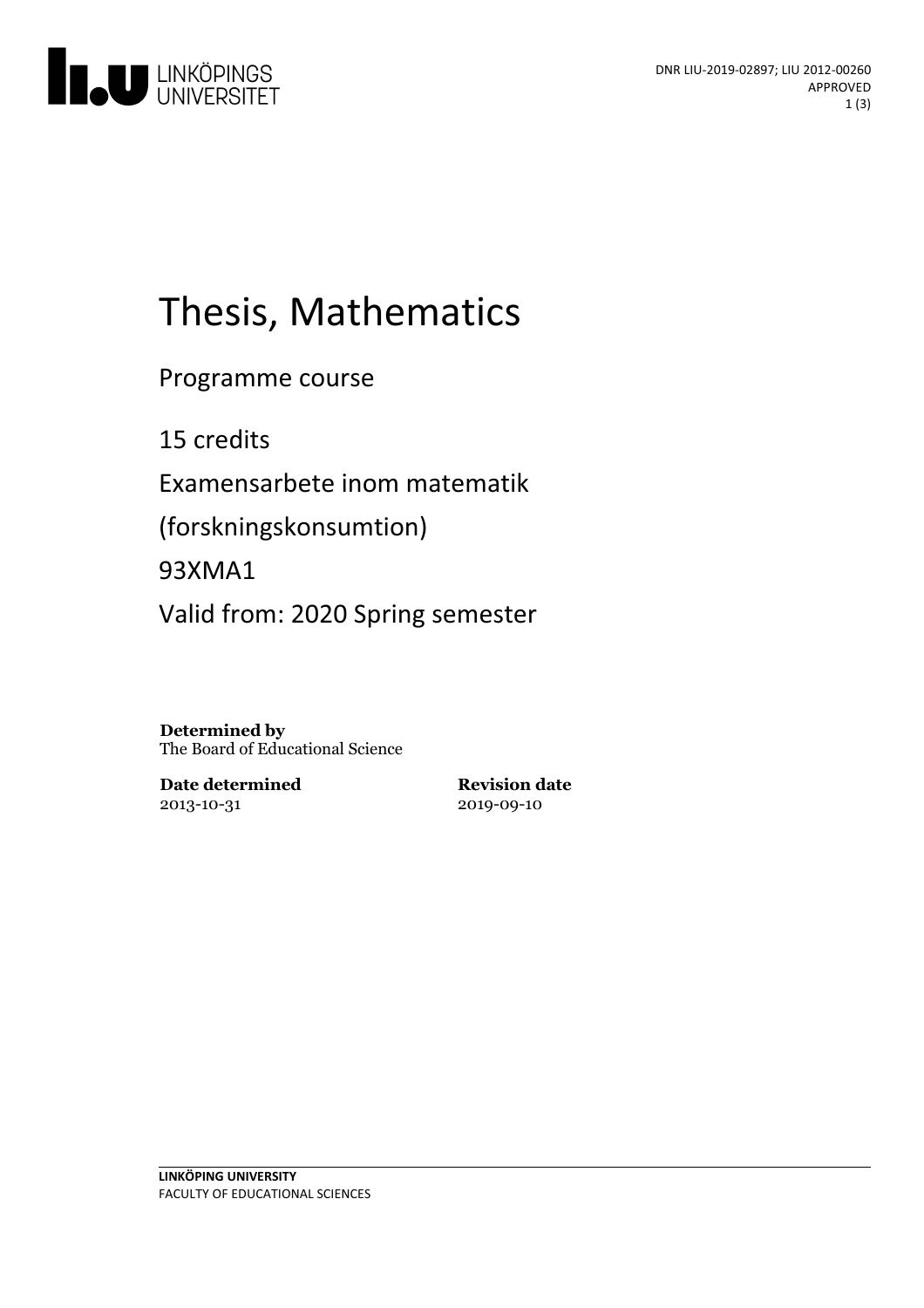Main field of study **Mathematics** 

Course level

First cycle

#### Advancement level

G2E

### Course offered for

Secondary School Teacher Programme with a specialization in Teaching in Grades 7-9 of the Compulsory School

#### Examination

Applies to all courses regardless of grading scale.

Students failing an exam covering either the entire course or part of the course two times are entitled to have a new examiner appointed for the reexamination.

If the course has a three-graded grading scale (U - VG), following applies:

Students who have passed an examination may not retake it in order to improve their grades.

The following applies to courses that include a compulsory component:

If special circumstances prevail, and if it is possible with consideration of the nature of the compulsory component, the examiner may decide to replace the compulsory component with another equivalent component.

If the LiU coordinator for students with disabilities has granted a student the right to an adapted examination for <sup>a</sup> written examination in an examination hall, the student has the right to it. If the coordinator has instead recommended for the student an adapted examination or alternative form of examination, the examiner may grant this if the examiner assesses that it is possible, based on consideration of the course objectives.

#### Grades

Three-grade scale, U, G, VG